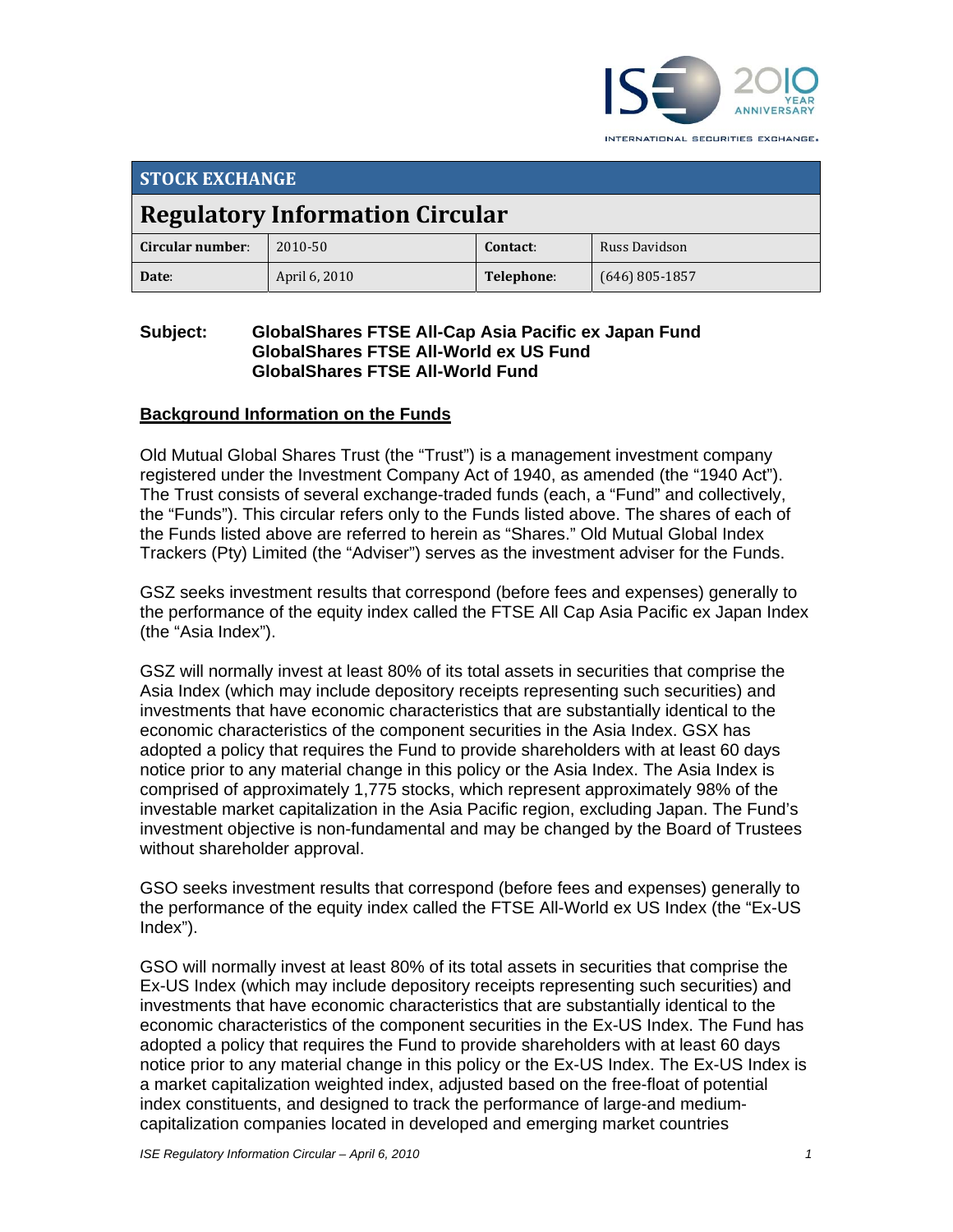

throughout the world, excluding the United States. The Ex-US Index is currently comprised of approximately 2,200 stocks, which represent approximately 98% of the investable market capitalization in the world, excluding the United States. The Fund's investment objective is non-fundamental and may be changed by the Board of Trustees without shareholder approval.

GSW seeks investment results that correspond (before fees and expenses) generally to the performance of an index called the FTSE All-World Index (the "All-World Index").

GSW will normally invest at least 80% of its total assets in securities that comprise the Al-World Index (which may include depository receipts representing such securities) and investments that have economic characteristics that are substantially identical to the economic characteristics of the component securities in the All-World Index. The Fund has adopted a policy that requires the Fund to provide shareholders with at least 60 days notice prior to any material change in this policy or the All-World Index. The All-World Index is a market capitalization weighted index, adjusted based on the free-float of potential index constituents, and designed to track the performance of large-and medium-capitalization companies located in developed and emerging market countries throughout the world. The All-World Index is currently comprised of approximately 2,500 stocks, which represent approximately 90-95% of the investable market capitalization in the world. The Fund's investment objective is non-fundamental and may be changed by the Board of Trustees without shareholder approval.

For more information regarding each Fund's investment strategy, please read the prospectus for the Funds.

As described more fully in the Trust's prospectus and Statement of Additional Information ("SAI"), the Funds issue and redeem Shares at net asset value ("NAV") only in large blocks of Shares (each block of Shares called a "Creation Unit") or multiples thereof. As a practical matter, only broker-dealers or large institutional investors with creation and redemption agreements (called Authorized Participants) can purchase or redeem these Creation Units. Except when aggregated in Creation Units, the Shares may not be redeemed with the Funds.

Dividends from net investment income, if any, are declared and paid quarterly. Each Fund distributes its net realized capital gains, if any, to shareholders annually.

Shares are held in book-entry form, which means that no Share certificates are issued. The Depository Trust Company or its nominee is the record owner of all outstanding Shares of the Funds and is recognized as the owner of all Shares for all purposes.

The NAV per Share for each Fund is computed by dividing the value of the net assets of the Fund (i.e., the value of its total assets less total liabilities) by the total number of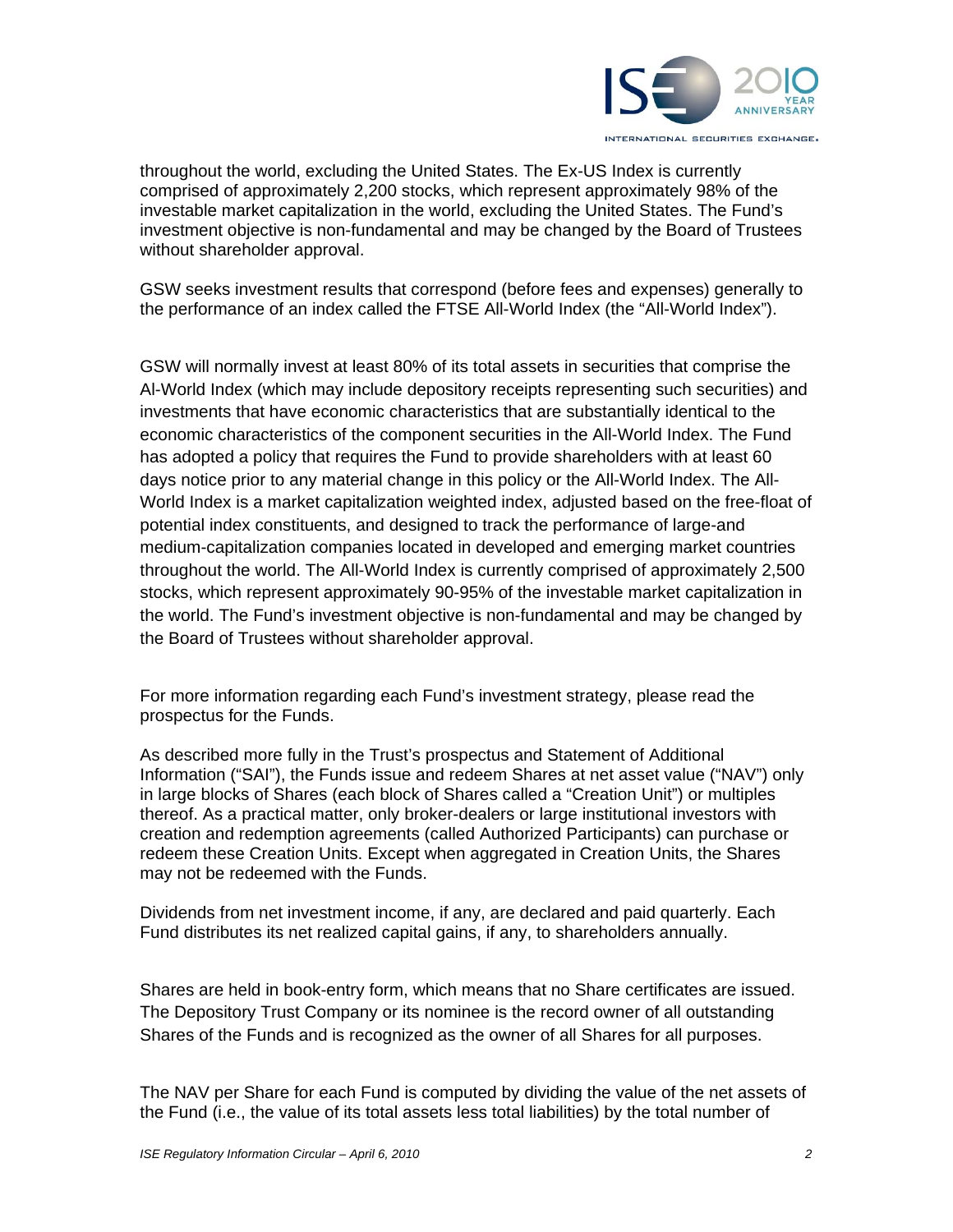

Shares outstanding. Expenses and fees are accrued daily and taken into account for purposes of determining NAV. The NAV per Share of the Fund will be determined as of the close of trading (normally, 4:00 p.m. Eastern Time ("ET")) on each day that the Exchange is open for business (a "Business Day"). Any assets or liabilities denominated in currencies other than the U.S. dollar are converted into U.S. dollars at the current market rates on the date of valuation as quoted by one or more sources. The registration statement for the Funds describes the various fees and expenses for the Funds' Shares. For a more complete description of the Funds and the underlying indexes, visit the Funds' website at www.oldmutual.com.

# **Principal Risks**

Interested persons are referred to the discussion in the prospectus for the Funds of the principal risks of an investment in the Funds. These include tracking error risk (factors causing a Fund's performance to not match the performance of its underlying index), market trading risk (for example, trading halts, trading above or below net asset value), investment style risk, sector risk, investment approach risk, non-diversification risk, issuer-specific risk, management risk, derivatives risk, sector risk, and foreign investment risk.

## **Purchases and Redemptions in Creation Unit Size**

Equity Electronic Access Members ("Equity EAMs") are hereby informed that procedures for purchases and redemptions of Shares in Creation Units are described in the Trust's Prospectus and SAI and that Shares are not individually redeemable but are redeemable only in Creation Unit aggregations or multiples thereof.

## **Exchange Rules Applicable to Trading in the Shares**

The Shares are considered equity securities, thus rendering trading in the Shares subject to the Exchange's existing rules governing the trading of equity securities.

## **Trading Hours**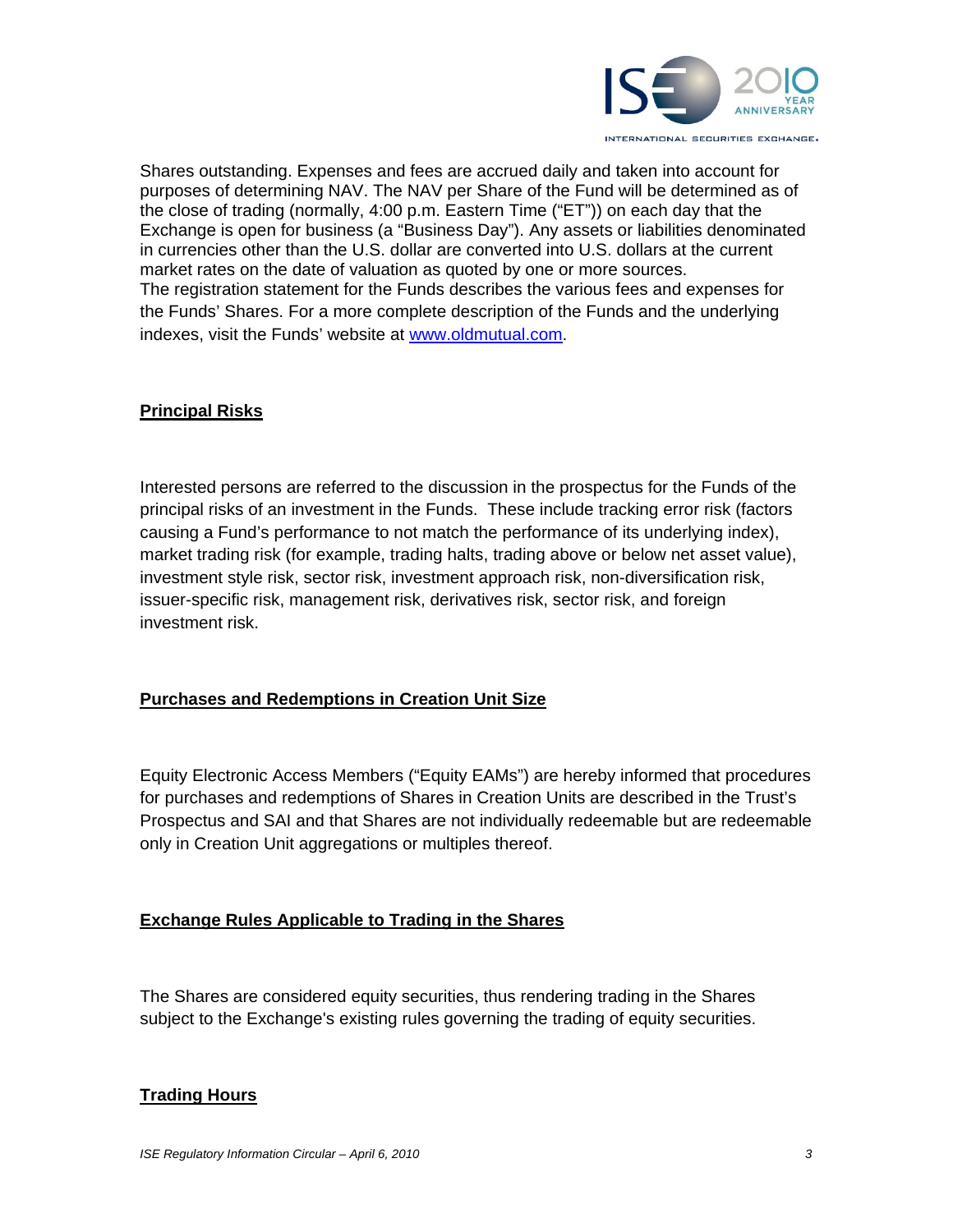

Trading in the Shares on ISE is on a UTP basis and is subject to ISE equity trading rules. The Shares will trade from 8:00 a.m. until 8:00 p.m. Eastern Time. Equity EAMs trading the Shares during the Extended Market Sessions are exposed to the risk of the lack of the calculation or dissemination of underlying index value or intraday indicative value ("IIV"). For certain derivative securities products, an updated underlying index value or IIV may not be calculated or publicly disseminated in the Extended Market hours. Since the underlying index value and IIV are not calculated or widely disseminated during Extended Market hours, an investor who is unable to calculate implied values for certain derivative securities products during Extended Market hours may be at a disadvantage to market professionals.

# **Trading Halts**

ISE will halt trading in the Shares in accordance with ISE Rule 2101(a)(2)(iii). The grounds for a halt under this Rule include a halt by the primary market because it stops trading the Shares and/or a halt because dissemination of the IIV or applicable currency spot price has ceased, or a halt for other regulatory reasons. In addition, ISE will stop trading the Shares if the primary market de-lists the Shares.

## **Delivery of a Prospectus**

Pursuant to federal securities laws, investors purchasing Shares must receive a prospectus prior to or concurrently with the confirmation of a transaction. Investors purchasing Shares directly from the Fund (by delivery of the Deposit Amount) must also receive a prospectus.

Prospectuses may be obtained through the Distributor or on the Fund's website. The Prospectus does not contain all of the information set forth in the registration statement (including the exhibits to the registration statement), parts of which have been omitted in accordance with the rules and regulations of the SEC. For further information about the Fund, please refer to the Trust's registration statement.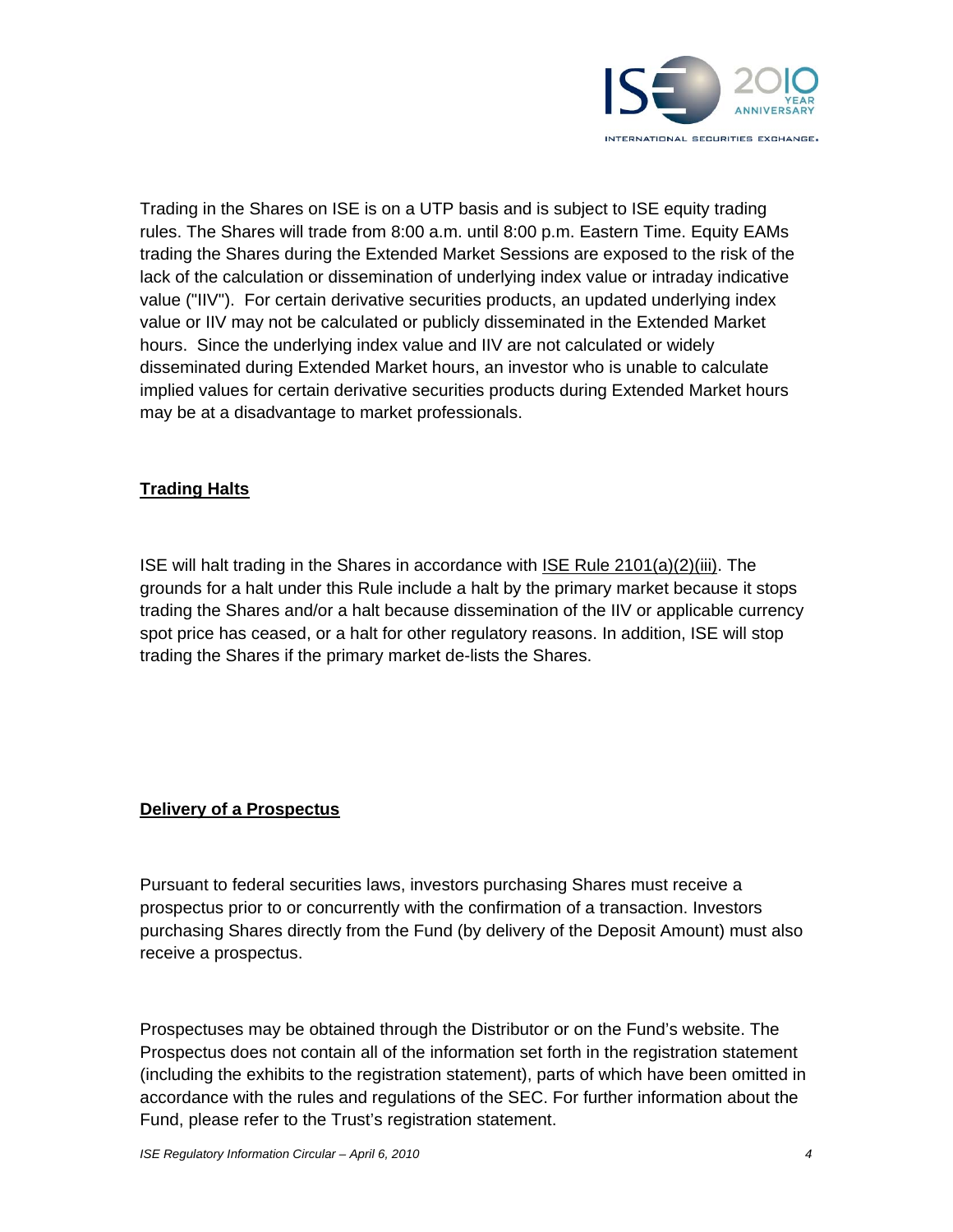

## **Exemptive, Interpretive and No-Action Relief Under Federal Securities Regulations**

The SEC has issued exemptive, interpretive, or no-action relief from certain provisions of rules under the Securities Exchange Act of 1934 (the "Act") regarding trading in the above mentioned exchange traded Funds.

## **Regulation M Exemptions**

Generally, Rules 101 and 102 of Regulation M prohibit any "distribution participant" and its "affiliated purchasers" from bidding for, purchasing, or attempting to induce any person to bid for or purchase any security which is the subject of a distribution until after the applicable restricted period, except as specifically permitted in Regulation M. The provisions of the Rules apply to underwriters, prospective underwriters, brokers, dealers, and other persons who have agreed to participate or are participating in a distribution of securities.

The Commission issued a No-Action Letter by which persons participating in a distribution of shares of a fund may engage in secondary market transactions in such shares during their participation in such a distribution, despite the requirements of from Rule 101 under Regulation M. In addition, the SEC has permitted persons who may be deemed to be participating in the distribution of shares of a fund (i) to purchase securities for the purpose of purchasing creation unit aggregations of fund shares and (ii) to tender securities for redemption in Creation Unit Aggregations. Further, the Commission has clarified that the tender of fund shares to the Fund for redemption does not constitute a bid for or purchase of any of the Funds' securities during the restricted period of Rule 101. The Commission has issued a No-Action Letter to paragraph (e) of Rule 102 under Regulation M which allow the redemption of fund shares in creation unit aggregations during the continuous offering of shares.

# **Customer Confirmations for Creation or Redemption of Fund Shares (SEC Rule 10b-10)**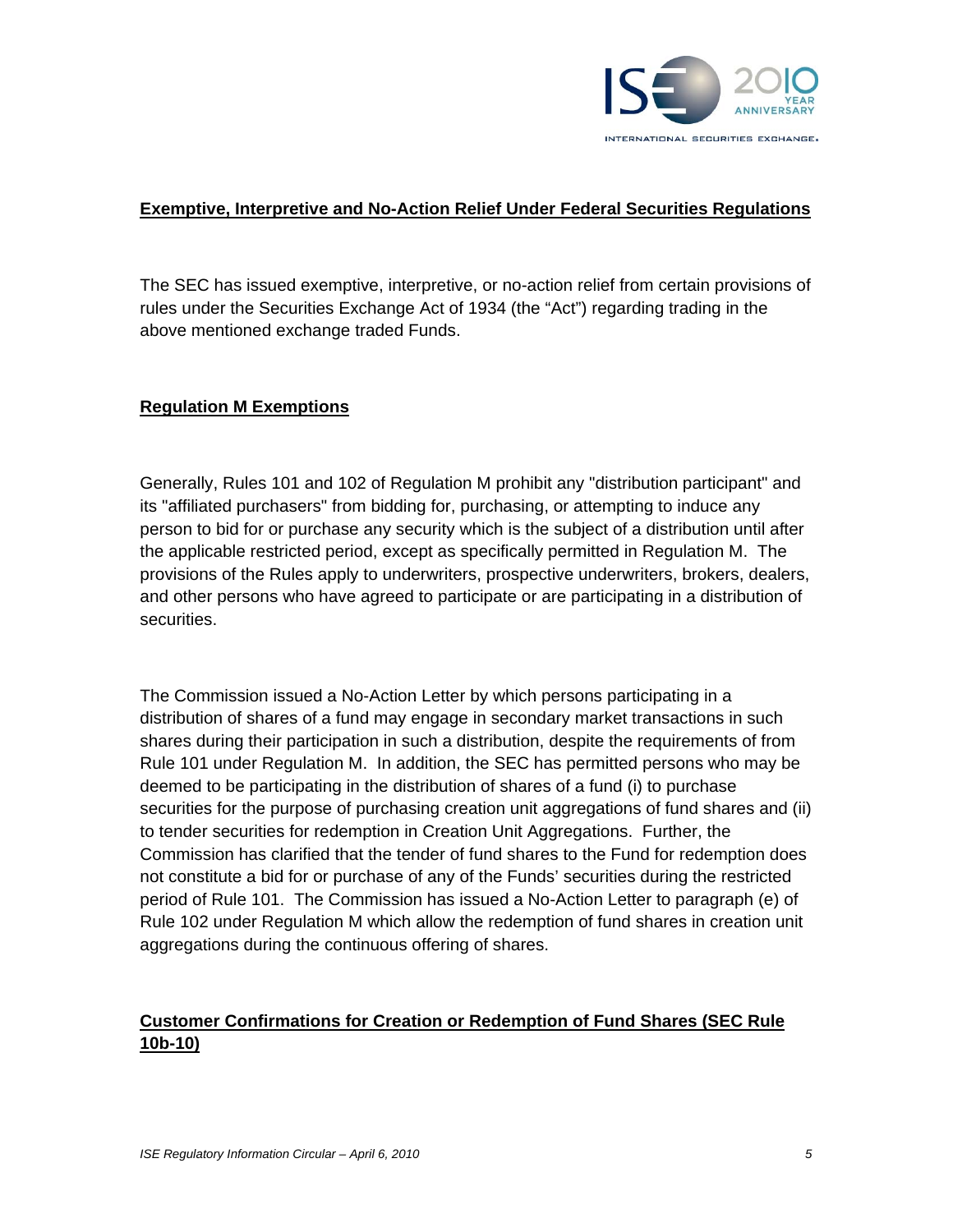

Broker–dealers who handle purchases or redemptions of Fund shares in Creation Units for customers will be permitted to provide such customers with a statement of the number of Creation Unit Aggregations created or redeemed without providing a statement of the identity, number and price of shares of the individual securities tendered to the Fund for purposes of purchasing creation unit aggregations ("Deposit Securities") or the identity, number and price of shares to be delivered by the Trust to the redeeming holder ("Redemption Securities"). The composition of the securities required to be tendered to the Fund for creation purposes and of the securities to be delivered on redemption will be disseminated each business day and will be applicable to requests for creations or redemption, as the case may be, on that day. This exemptive relief under Rule 10b-10 with respect to creations and redemptions is subject to the following conditions:

- 1) Confirmations to customers engaging in creations or redemptions must state that all information required by Rule 10b-10 will be provided upon request;
- 2) Any such request by a customer for information required by Rule 10b-10 will be filed in a timely manner, in accordance with Rule 10b-10(c);
- 3) Except for the identity, number and price of shares of the component securities of the Deposit Securities and Redemption Securities, as described above, confirmations to customers must disclose all other information required by Rule 10b-10(a).

# **SEC Rule 14e-5**

The Commission has permitted any person acting as a dealer-manager of a tender offer for a component security of fund (1) to redeem fund shares in creation unit aggregations from the issuer that may include a security subject to such tender offer and (2) to purchase fund shares during such tender offer. In addition, a No-Action has been issued under Rule 14e-5 states that if a broker-dealer acting as a dealer-manager of a tender offer for a security of the Fund purchases or arranges to purchase such securities in the secondary market for the purpose of tendering such securities to purchase one or more creation unit aggregations of shares, it must be made in conformance with the following: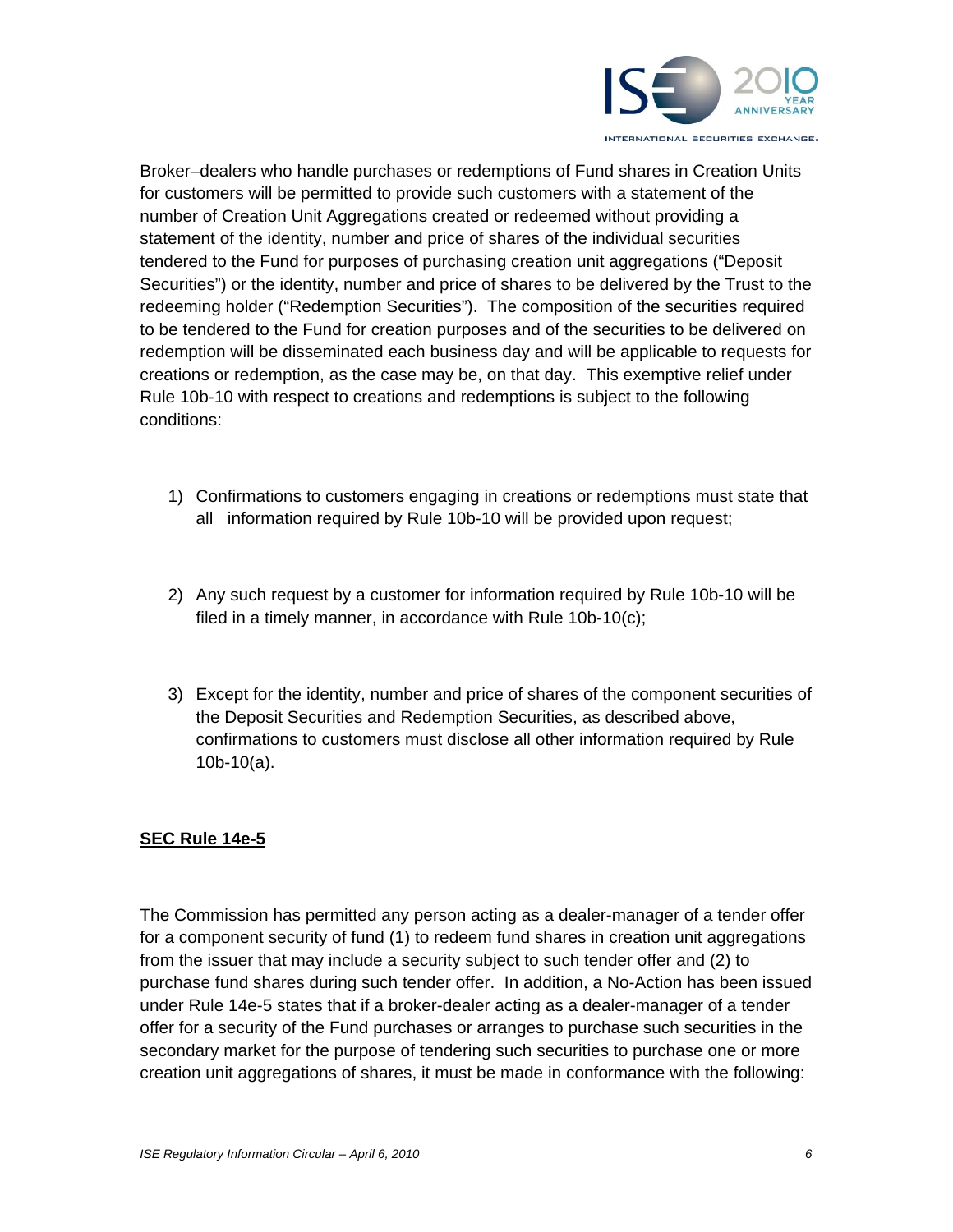

- i. such bids or purchases are effected in the ordinary course of business, in connection with a basket of 20 or more securities in which any security that is the subject of a distribution, or any reference security, does not comprise more than 5% of the value of the basket purchased; or
- ii. purchases are effected as adjustments to such basket in the ordinary course of business as a result of a change in the composition of the underlying index; and
- iii. such bids or purchases are not affected for the purpose of facilitating such tender offer.

## **Section 11(d)(1); SEC Rules 11d1-1 and 11d1-2**

Section 11(d)(1) of the Act generally prohibits a person who is both a broker and a dealer from effecting any transaction in which the broker-dealer extends credit to a customer on any security which was part of a new issue in the distribution of which he participated as a member of a selling syndicate or group within thirty days prior to such transaction. The Commission has clarified that Section 11(d)(1) does not apply to broker-dealers that are not authorized participants (and, therefore, do not create creation unit aggregations) that engage in both proprietary and customer transactions in shares of a fund in the secondary market, and for broker-dealer authorized participants that engage in creations of creation unit aggregations. This relief is subject to specific conditions, including the condition that such broker-dealer (whether or not an authorized participant) does not, directly or indirectly, receive from the fund complex any payment, compensation or other economic incentive to promote or sell the shares of a fund to persons outside the fund complex, other than non-cash compensation permitted under NASD Rule 2830 (I)(5)(A), (B) or (C). See letter dated November 22, 2005 from Brian A Bussey, Assistant Chief Counsel, SEC Division of Market Regulation, to Barclays Global Investors, N.A., dated November 22, 2005. The Commission has issued a No-Action Letter under Section 11(d)(1) of the Act states that broker-dealers may treat shares of a fund, for purposes of Rule 11d1-2, as "securities issued by a registered open-end investment company as defined in the Investment Company Act" and thereby extend credit or maintain or arrange for the extension or maintenance of credit on shares that have been owned by the persons to whom credit is provided for more than 30 days, in reliance on the exemption contained in the rule.

## **SEC Rule 15c1-5 and 15c1-6**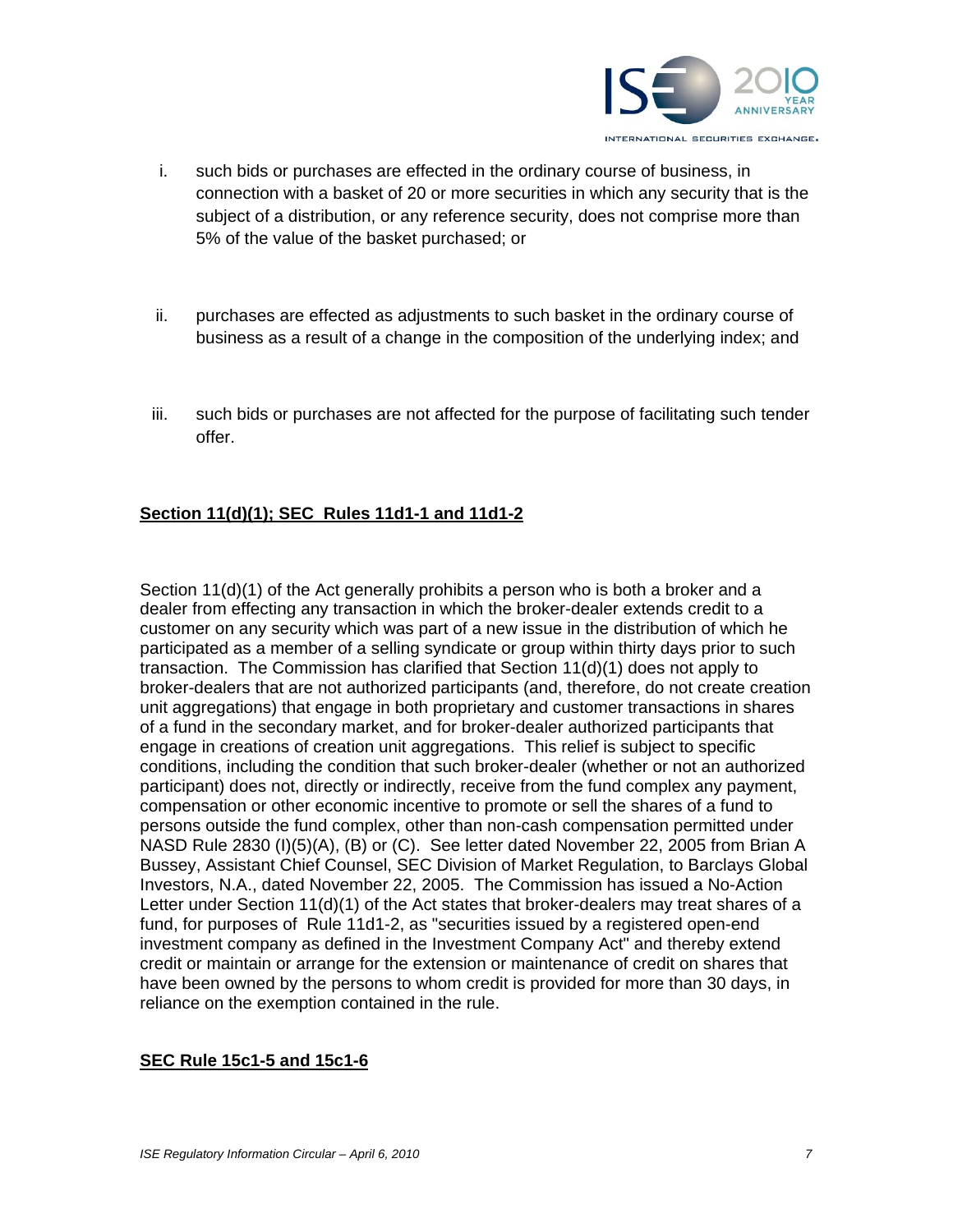

The Commission has issued a No-Action letter with respect to Rule 15c1-5 and Rule 15c1-6 as to the required disclosure of control by a broker or dealer with respect to creations and redemptions of fund shares and secondary market transactions therein.

**This Regulatory Information Circular is not a statutory Prospectus. Equity EAMs should consult the Trust's Registration Statement, SAI, Prospectus and the Fund's website for relevant information.**